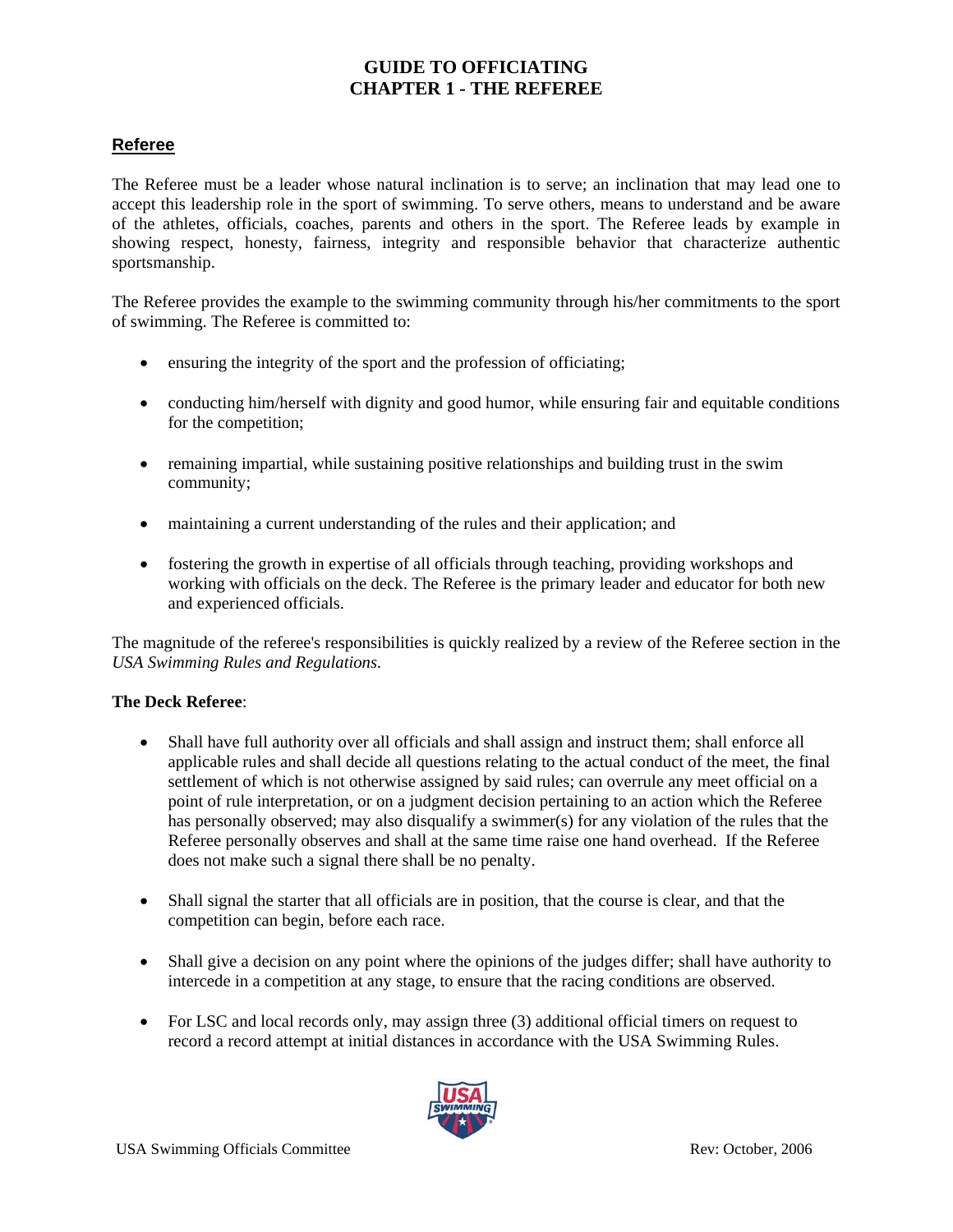- When automatic or semi-automatic officiating equipment is used and an apparent malfunction occurs it shall be his/her responsibility to make an immediate investigation to determine whether the swimmer finished in accordance with the rules and/or if there was an actual equipment malfunction.
- May modify any rule for a competitive swimmer who has a disability. Such modification shall be in accordance with the USA Swimming Rules
- Refer to 102.11 concerning protests. Specifically, rule 102.11.1 stipulates:

The referee must be knowledgeable of:

- 1. Timing procedures, equipment and the specific rules that apply to each type of equipment used.
- 2. Across-the-board judging procedures.
- 3. Check-in and seeding procedures.
- 4. Starting procedures, rules and application.
- 5. Recording and balloting procedures.
- 6. Stroke and Turn Judging, stroke rules, jurisdiction, application and enforcement.

The referee must have mastered the application and use of the starting and stroke and turn rules, their fair enforcement and appropriate judging. She/he is responsible for the effective functioning of the meet and will monitor, and assist as necessary, all officials in performing their functions to ensure the participants are provided with a quality competitive swimming environment.

The referee must have learned, acquired and posses: sound swimming leadership, a positive swimming attitude and effective administrative skills.

#### **1. Sound Swimming Leadership**

Sound swimming leadership is based on a thorough knowledge of the rules and the reasons for the rules to ensure fair and equitable conditions of competition and uniformity in the sport. Swimming leadership is a skill that can only be developed through participation.

#### **2. Positive Swimming Attitude**

The referee's confidence in understanding the swimming rules, his/her respect for the other officials and his/her understanding for those who are still gaining knowledge of the sport contribute to a positive swimming attitude. The attitude is manifest in the referee's efforts to ensure that all other officials, swimmers and coaches are able to perform their respective tasks to their greatest potentials.

#### **3. Effective Administrative Skills**

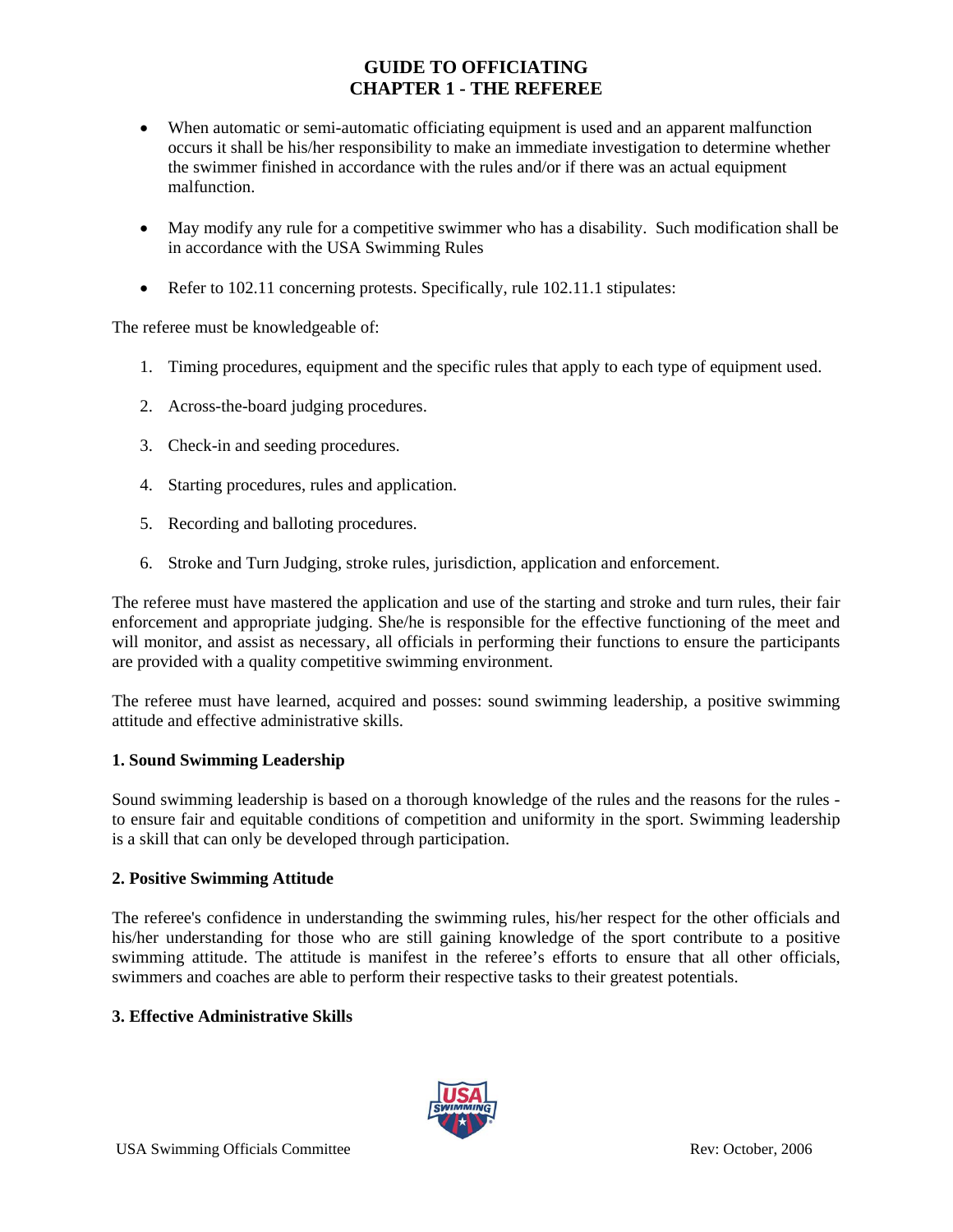**During the meet -** The referee's full attention must be given to every start to observe and concur with the starter's false start disqualifications. (The rules require that the starter and referee agree for disqualification of a swimmer for a false start). Between the starts, the referee oversees the competition and evaluates the performance of the other meet officials. If a rule is misunderstood, the referee must correct the misunderstanding. If the referee personally observes an infraction, he/she may disqualify the swimmer and then determine why the assigned official(s) did not. The referee clarifies rules and jurisdictions, suggests appropriate judging techniques, assigns and may reassign officials. He/She also answers questions, protests and appeals, maintaining his/her sense of humor and keeping a positive attitude. All questions should be politely answered to the best of his/her ability. Protests and appeals are sometimes difficult because they tend to be emotionally charged. The referee must always display a moderate temperament. It is inexcusable for the referee to become visibly angry at a distraught swimmer, coach or parent.

The following communication guidelines for dealing with a concern arising during the competition are recommended:

- 1. The referee listens to the person who has a complaint or concern. The referee must avoid becoming defensive.
- 2. The referee indicates that he/she understands the person's perspective, and that he/she wants to resolve the conflict. He/She repeats his/her understanding of the protest or appeal to the person who has the complaint.
- 3. The referee then confers with all parties involved to ensure proper interpretation and understanding.
- **4.** The referee then communicates his/her understanding of the problem and his/her decision to all affected parties**.**

### **The Meet Referee**

The meet referee has responsibilities before, during and after the competition.

**Before the meet -** The referee should contact the meet director and coordinate any special requirements for the meet before the day of competition. On the day of competition the referee should arrive at least one hour prior to the meet to adequately perform pre-meet responsibilities. He/She should confer with the meet director; obtain a list of meet officials; inspect the facilities, with specific attention to any safety issues in the meet venue; review seeding and administrative procedures; conduct a coaches' briefing (if needed), and assign and instruct the other officials. The referee's attitude during the pre-meet briefing can establish a tone for the meet. He/She should assume complete control, but do so in a pleasant, confident manner. A sample referee's check list can be found in the officials section of the USA Swimming web site.

- May prohibit the use of any device that disrupts or interferes with the meet, such as a laser pointing device or artificial noisemaker.
- When the meet sanction allows conducting the events by starting them for the alternate ends of a 50-meter course, the Referee shall establish the necessary administrative and officiating procedures to conform to the USA Swimming Rules and local conditions.